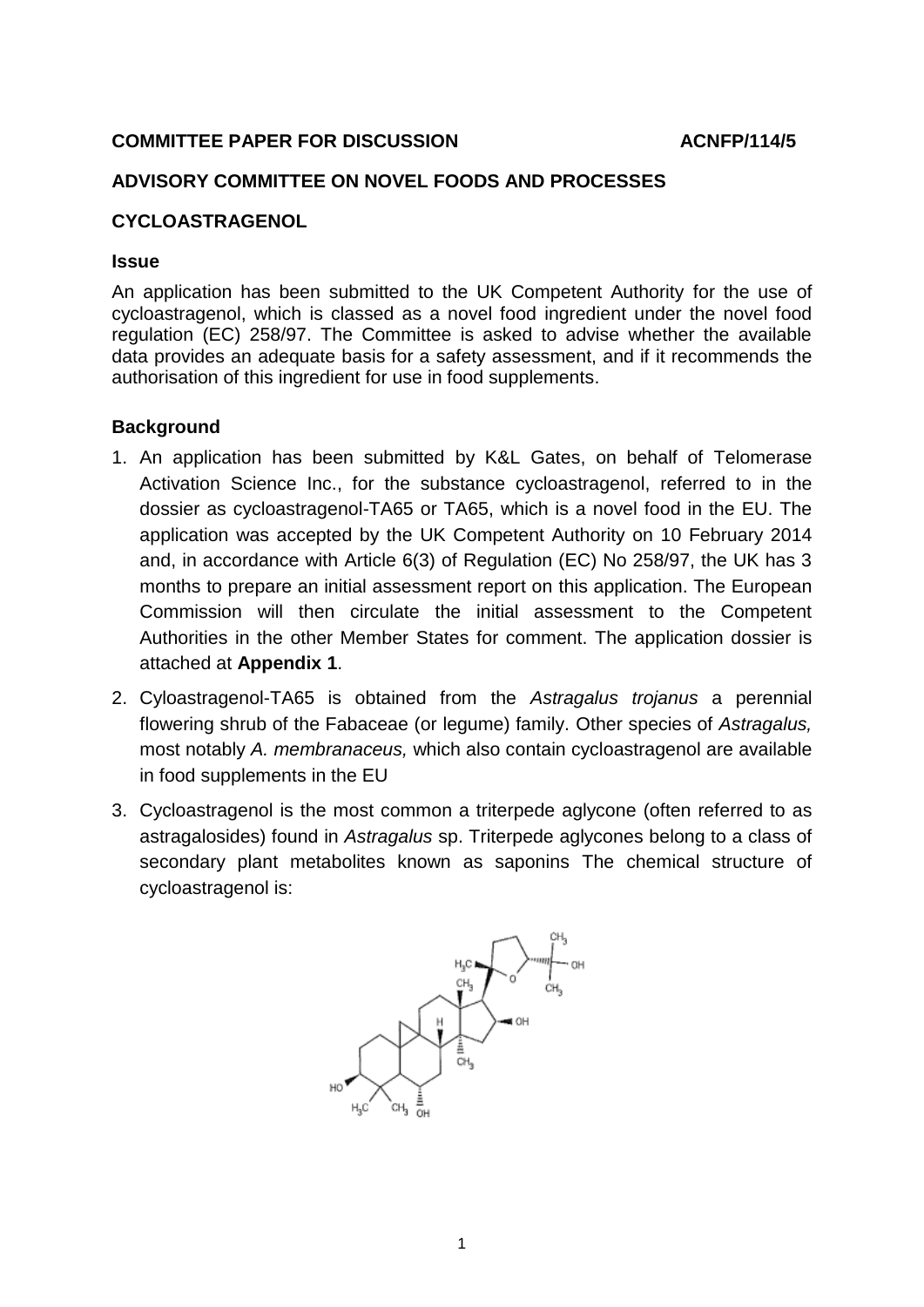4. This application for cycloastragenol was prepared pursuant to the scheme set out in Commission Recommendation 97/618/EC. Cyloastragenol-TA65 is classified as a chemically defined substance which has a history of use in the Community (Class 1.1). The requirements for a submission of this class are detailed below.

|              | <b>Specification of the NF</b>                                                     | X            | VIII                    | Ability to survive in<br>and<br>colonise the human gut                    |
|--------------|------------------------------------------------------------------------------------|--------------|-------------------------|---------------------------------------------------------------------------|
| $\mathbf{I}$ | Effect of the<br>production<br>process applied to the NF                           | $\mathbf{x}$ | $\mathsf{I} \mathsf{X}$ | Anticipated intake/extent of<br>use of the NF                             |
| $\mathbf{m}$ | History of the organism used<br>as the source of the NF                            | $\mathbf{X}$ | $X^1$                   | previous<br>Information from<br>human exposure to the NF or<br>its source |
| IV           | Effect of the<br>qenetic<br>modification on the properties<br>of the host organism |              | XI                      | <b>Nutritional information</b><br><b>on</b><br>the NF                     |
| $\vee$       | Genetic stability of the GMO                                                       |              | XII                     | Microbiological information<br>on the NF                                  |
| VI           | Specificity of expression<br>of<br>novel genetic material                          |              | XIII                    | <b>Toxicological information on</b><br>the NF                             |
| VII          | Transfer of genetic material<br>from GM microorganisms                             |              |                         |                                                                           |

| $\overline{\textsf{x}}$ | VIII  | Ability to survive in<br>and<br>colonise the human gut                 |   |
|-------------------------|-------|------------------------------------------------------------------------|---|
|                         |       |                                                                        |   |
| χ                       | IX    | Anticipated intake/extent of                                           | X |
|                         |       | use of the NF                                                          |   |
| $\overline{\mathsf{x}}$ | $X^1$ | Information from previous<br>human exposure to the NF or<br>its source | X |
| $\overline{a}$          | XI    | <b>Nutritional information</b><br>on<br>the NF                         | X |
| $\overline{a}$          | XII   | Microbiological information<br>on the NF                               | X |
|                         | XIII  | <b>Toxicological information on</b><br>the NF                          | X |

A non-confidential version of the application is being placed on the FSA website to allow the public to contribute to the assessment. The deadline for replies is 21 days from the date of publication and any comments received will be tabled at the next ACNFP meeting.

## **I Specification of the Novel Ingredient (NI)**

Appendix 1, p 4-7

5. The applicant provides both a general description and a detailed specification for Cyloastragenol-TA65, together with methods of analysis, (refer to Appendix 1, Table I.1 and I.2). The specification is summarised below:

| <b>Analysis</b>       | <b>Specification</b>         |  |
|-----------------------|------------------------------|--|
| Physical appearance   | White/off-white solid powder |  |
| Odour                 | Odourless                    |  |
| Cycloastragenol (%)   | 98% min                      |  |
|                       |                              |  |
| Water content (%)     | $2%$ max                     |  |
| Ash (%)               | 2% max                       |  |
| <b>Structure</b>      | Conforms                     |  |
| Mass                  | $490 \pm 1.0$ amu            |  |
| Solvent residue (ppm) |                              |  |
| n-Butanol             | NMT* 5000                    |  |
| Acetonitrile          | <b>NMT 400</b>               |  |
| Hexane                | <b>NMT 290</b>               |  |
| Methanol              | <b>NMT 3000</b>              |  |
| Ethanol               | <b>NMT 5000</b>              |  |
| Ethyl acetate         | <b>NMT 5000</b>              |  |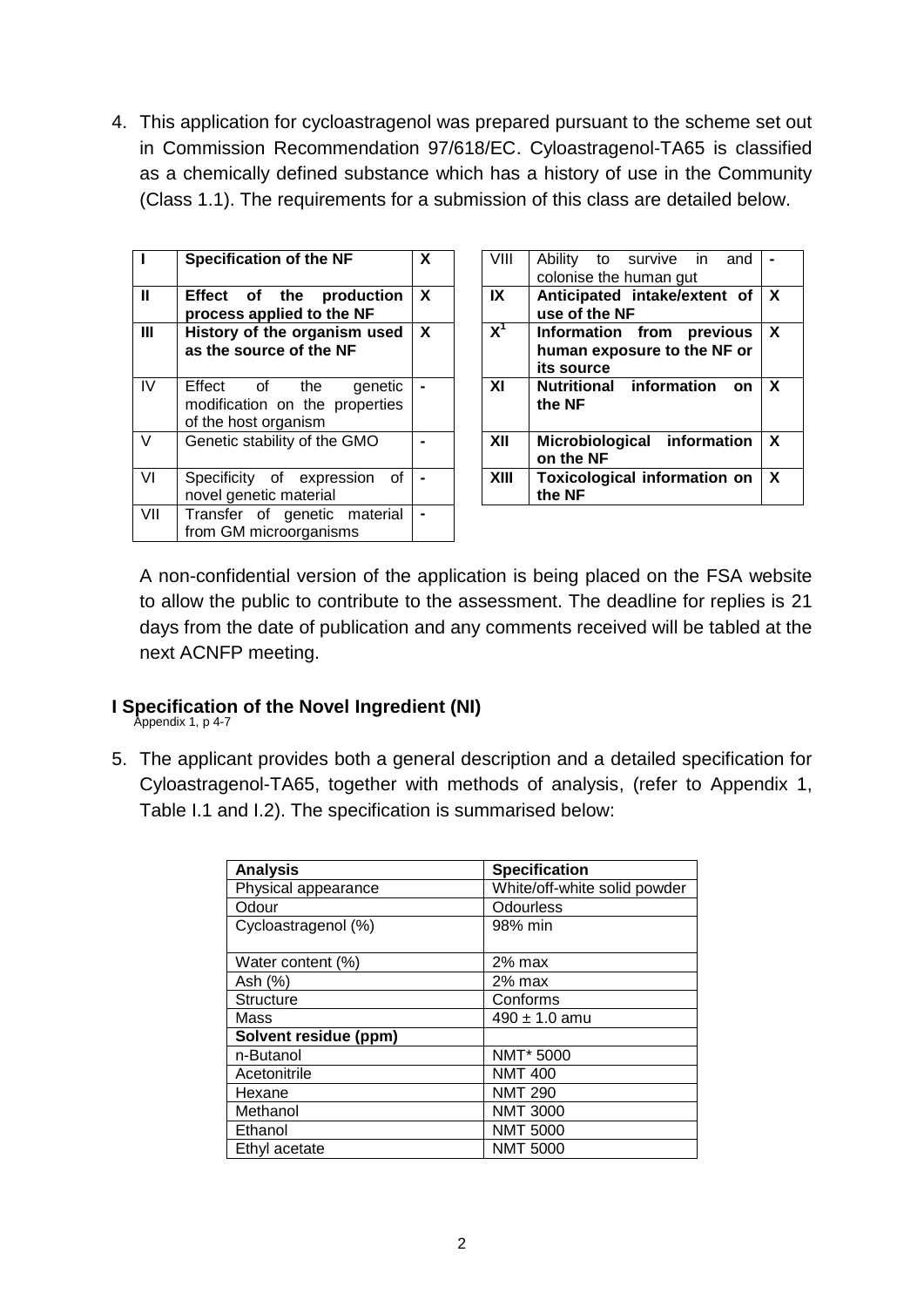| Heavy metals (ppm)     |               |
|------------------------|---------------|
| Arsenic                | <b>NMT 90</b> |
| Cadmium                | <b>NMT 30</b> |
| Lead                   | <b>NMT 60</b> |
| Mercury                | <b>NMT 90</b> |
| Chromium               | <b>NMT 30</b> |
| Selenium               | <b>NMT 30</b> |
| Pesticides (304 total) | USP           |

| *NMT: not more than |
|---------------------|

6. The product is crystalline and analysis of six independent batches confirms that the purity is at least 98%, with the remainder made up of ash and water.

# **II Effect of the production process applied to the NI** Appendix 1 pp10-12 (PROTECT COMMERCIAL)

- 7. Certain aspects of the extraction process for Cyloastragenol-TA65 are commercially sensitive and Members are advised to refer to the Pages 10-12 of Appendix 1 for additional details about the process employed.
- 8. The applicant has provided details of a real time stability test which shows good stability of Cyloastragenol-TA65 over a 12 month period when kept under the applicant's standard conditions of storage (Table I.4).

# **III History of the source of the NI**<br>Appendix 1 1 p12-14 (PROTECT COMMERCIAL)

- 9. The applicant advises that *Astragalus* (*A. membranaceus*) is a herb that has traditionally been used in a wide variety of herbal blends and "natural" remedies in China or other regions of Asia. The dried root of *A. membranaceus* is used in traditional Chinese medicine primarily as a tonic, especially for the spleen and lungs. However, the MHRA<sup>1</sup> has confirmed that Cyloastragenol-TA65 has no major pharmacological effect that would result in products being classed as medicinal. Assessment as a novel food is therefore required before it can be marketed in the EU as a food supplement
- 10.Cyloastragenol-TA65 is extracted from the roots of the related species, *A.trojanus.*

# **IX Anticipated intake and extent of use of the NI**

- Appendix 1 p14-15
- 11.The applicant intends to restrict the use Cyloastragenol-TA65 to food supplements (single dose of 8mg/day) which will be targeted at adults >25 years old. In regard to the purported claims for this product (see para 34 below) the applicant intends the product to be used for the maintenance or enhancement of physiological functions in the body that are associated with wellbeing and health.

 1 The UK's Medicines and Healthcare products Regulatory Authority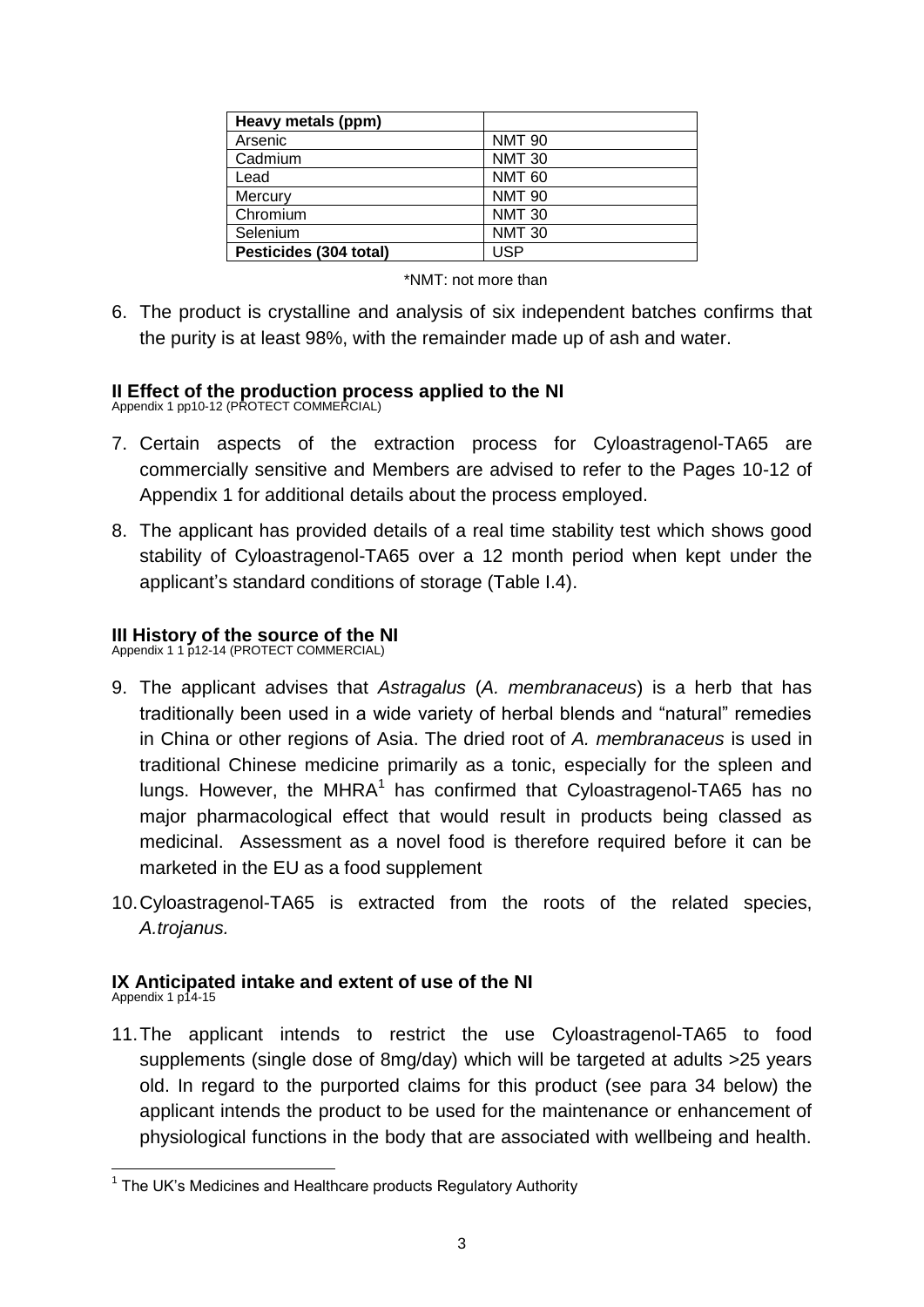The applicant also notes that the company is particularly interested in the use of Cycloastragenol-TA65 in regard to physiological processes and functions that may decline with age and that may be mediated by telomerase activity. The company is carrying out a number of studies to substantiate a health claim in this respect.

#### **X. Information from previous human exposure to the NF or its source**  Appendix 1 p15-17

- 12.As noted in Section III, above, Astragalus is a widely available herbal supplement. Cycloastragenol-rich extracts are also widely consumed in China and in the USA and the applicant has provided information, such as the recommended dose and purity, of a number of commercially available products. (Appendix 1 Table X.1) The applicant has also marketed the novel ingredient in the US and China and 46 other counties, including Australia, Canada and Switzerland.
- 13.The applicant also highlights three human studies on Cyloastragenol-TA65, at higher doses than is proposed here. These are briefly summarised in the following table:

| <b>Authors</b>                 | <b>Study</b>                                      | <b>Parameters</b>                               | <b>Headline finding</b>                                                                                                                             |
|--------------------------------|---------------------------------------------------|-------------------------------------------------|-----------------------------------------------------------------------------------------------------------------------------------------------------|
| Montgomery<br>et<br>al<br>2013 | 16mg/day,<br>30day, 125<br>subjects               | blood<br>0f<br>Range<br>chemistry<br>parameters | side<br>reports of adverse<br>No.<br>effects or interactions.                                                                                       |
| Harley et al 2011              | $10-50$ mg<br>/day, 12<br>months, 114<br>subjects | Immunological<br>effects,                       | No adverse effects seen, but<br>'positive' immunological effects<br>telomeres<br>(lengthens)<br>and<br>changes proportion of leukocytes<br>observed |
| Harley et al 2013              | $10-50$ mg<br>/day, 5 yr                          | οf<br>blood<br>Range<br>chemistry<br>parameters | effects<br>No.<br>adverse<br>seen.<br>Positive effect seen on markers<br>for<br>metabolic<br>bone<br>and<br>cardiovascular health observed.         |

#### **XI Nutritional information on the novel food** Appendix 1 p16

- 
- 14.The applicant notes that Cyloastragenol-TA65 does not supply any significant dietary macro- or micro-nutrients, nor does it affect any healthy dietary pattern. No significant anti-nutritional factors (e.g. inhibitors of mineral absorption or bioavailability) are present and as a consequence no nutritional concerns are foreseen by the applicant.
- 15.The applicant has considered the absorption of cycloastragenol, using a preparation TAT2 (containing 90-95% cycloastragenol, produced from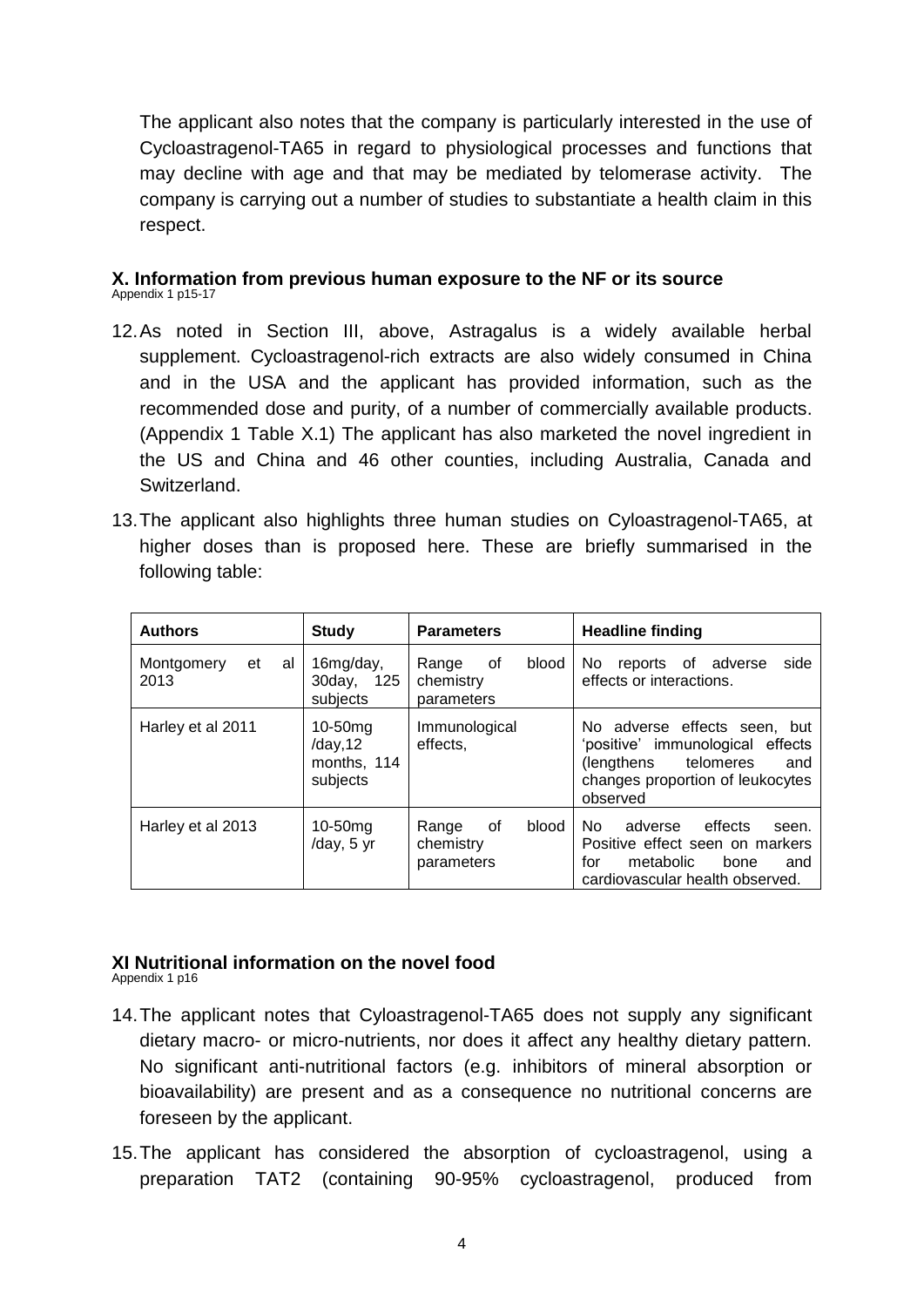commercially available astragaoloside IV, a triterpede aglycone). in the Caco-2 cell monolayer model. Passage through the Caco-2 monolayer proceeded with minimal metabolism (only two oxidised metabolites and four glucuronide conjugates were identified in the apical and basolateral sides of the monolayer) and rapid passage of cycloastragenol through the intestinal epithelium was suggested. The possibility of extensive metabolism was, however, also suggested when 30-minute incubations in rat and human liver microsomes revealed only 17.4% and 8.2%, respectively, of the test material remaining. In the liver samples, metabolites were primarily monohydroxylated with additional hydroxylation occurring post-oxidation. The applicant suggests that efficient firstpass metabolism and extensive hepatic metabolism, oral bioavailability of cycloastragenol is expected to be low. The applicant also notes that typical plasma levels reported in humans 4-8 hours after oral ingestion of 5-100 mg Cycloastragenol (equivalent to 0.08-1.67 mg/kg bw for a 60-kg individual) are in the 1-20 nM range (refer to Appendix 1 Annex II.20).

#### **XII Microbiological Information**

Appendix 1 p17

16.The applicant provides a specification for microbial contamination (Appendix 1 Table I.2). Analysis of 6 batches of Cyloastragenol-TA65 (Appendix 1 Table I.3.A) shows no significant levels of microbial contamination. The applicant notes that the nature of the manufacturing process and the purity of Cyloastragenol-TA65 mean that the risk of bacterial proliferation is considered very low

## **XIII Toxicological information**

Appendix 1 pp17-28

17.The applicant has presented a number of studies in support of the safety of Cyloastragenol-TA65.

## **Toxicity Studies (Animal)**

# 13-week subchronic toxicity study with a 4-week recovery period (Appendix 1 Annex IV.14).

18.This study was carried out in accordance with GLP and OECD guidelines on the testing of chemicals and food ingredients. In the main study, a total of 80 Sprague-Dawley rats were given daily doses of up to 150 mg/kg bw by oral gavage Cycloastragenol-TA65 and in the recovery study, 20 additional rats were given similar doses. Due to reports of 'cardiotonic' effects of extracts of Astragalus sp., additional parameters consisting of blood pressure measurement and serum biochemistry (aspartate aminotransferase (AST), total creatine kinase (CK) and lactate dehydrogenase (LDH)) were also included in the study.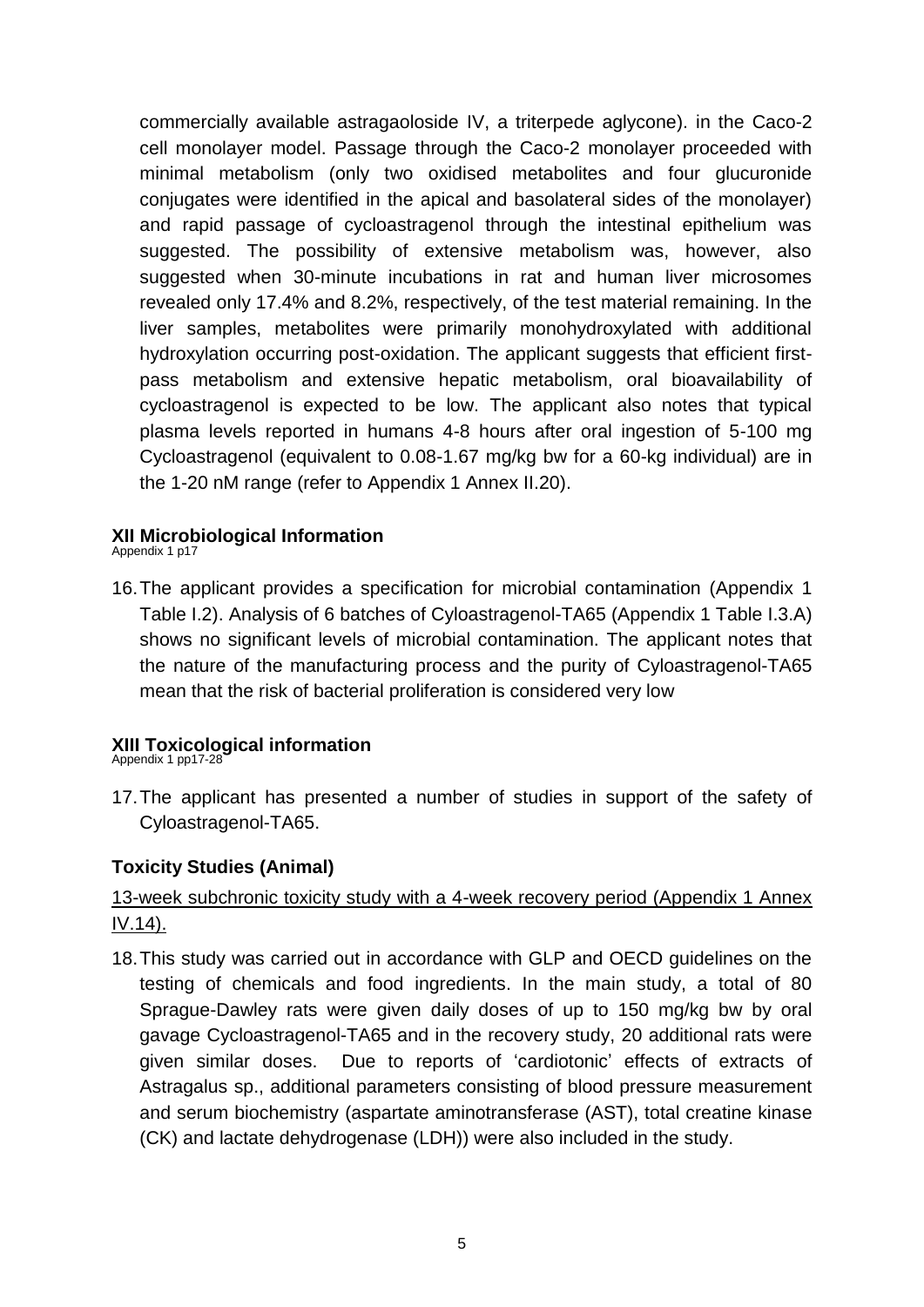- 19.No treatment-related effects were identified in the ophthalmology, haematology, clinical chemistry (including the cardiac biomarkers AST, CK and LDH), or urinalysis of animals in any group of either study. Although statistical significance was shown for several parameters, none was attributable to ingestion of Cycloastragenol-TA65 because the changes were incidental or sporadic in nature, were not clinically relevant, were not correlated with other clinical or histopathological changes, also occurred in the controls, and/or were within the ranges historically observed in the age and strain of rats used in this study. These observations are summarised in paragraph 63 of Appendix 1.
- 20.Under the conditions of this study, the no-observed-adverse-effect level (NOAEL) of orally administered Cycloastragenol-TA65 was > 150 mg/kg bw/day in male and female rats.

# Subchronic toxicity study in rats and dogs of a product (Astragalus membranaceus extract) containing Cycloastragenol (Yu, Ouyang et al. 2007).

- 21.This study used an *A. membranaceus* extract which was administered by intraperitoneal injection (rats) or intravenous injection (dogs) for three months. The test material was not highly purified and it contained a high proportion of polysaccharides as well as a mixture of saponins. The extract contained unquantified amounts of cycloastragenol in the form of glycosides.
- 22.A number of parameters were observed (food-intake, behaviour, body weight, haematology parameters). The results showed no significant differences between experimental groups and control groups in body weight, the absolute and relative weights of the principal organs, clinical signs, and haematology indices. Haematological, biochemical histopathology examination of experimental groups did not reveal any dose-dependent or test related associations.
- 23.The study authors concluded that the extract showed no distinct toxicity or side effects at the doses used in these experiments (5.7–39.9 g/kg for rats and 2.85– 19.95 g/kg for beagle dogs). The applicant notes that these doses are 5–70 fold less than a perceived effective dose of the extract for humans, as cited by the authors of the study, and suggests that this provides additional, if indirect, reassurance of safety. However, the Secretariat notes that these studies are only of limited relevance to the evaluation of novel ingredient Cycloastragenol-TA65.

## **Genotoxicity Studies**

#### Bacterial reverse mutation assay

24.The mutagenic potential of cycloastragenol (in the form of a 'facility-designated ingredient' with a cycloastragenol level of >90%) was evaluated by bacterial reverse mutation assay (i.e. Ames test). Although some precipitation was observed at high dose levels, both with and without S9 activation, no cytotoxicity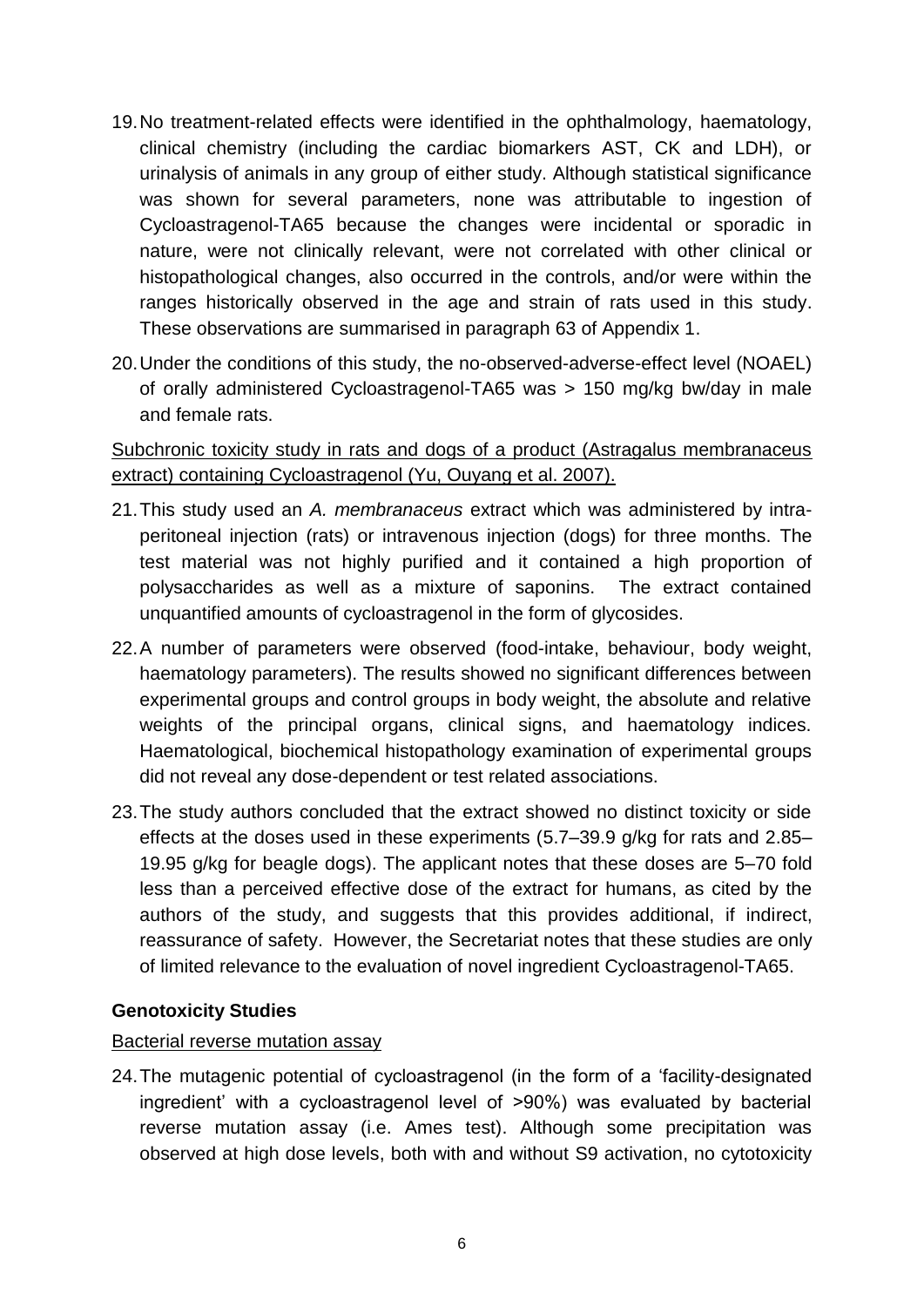and no mutagenic response was observed and the test material was considered not to be mutagenic.

#### *In vitro* chromosomal aberration assay

- 25.The clastogenic potential of Cycloastragenol-TA65 was evaluated in an *in vitro*  mammalian chromosome aberration test in Chinese hamster V79 cells.
- 26.The rates of chromosomal aberration were within the historical control data range (of the testing facility) for the negative and solvent controls and all dose groups in the absence of metabolic activation. With activation, the aberration rates for the negative and solvent controls and for all but one intermediate test group (at 1.50 mM) were within the historical control data range. The inconsistency observed in this one test group may be an effect of the nature of the test substance and its solubility. No dose-response relationship was observed, as the aberration rates for the higher dose groups (1.75 and 2.00 mM) both fell within the range of the historical control data.

#### *In vivo* erythrocyte micronucleus assay

- 27.The clastogenic potential of Cycloastragenol-TA65 was also evaluated in an *in vivo* erythrocyte micronucleus assay in the mouse
- 28.Under the conditions of this study, Cycloastragenol-TA65 was not regarded to be clastogenic and/or aneugenic, as the test material did not induce structural and/or numerical chromosomal damage in the immature erythrocytes of the mouse.

# **Carcinogenicity Study**

- 29.Cycloastragenol (~95% Cycloastragenol *A. membranaceus* extract*)* administered orally to mice at rate 5 mg/kg bw/day 40 days had no effect on tumour incidence or growth for four different human cancer cell types (lung, colon, breast and prostate) xenografted into nude mice.
- 30.In a separate, published study, the dietary supplement (~95% Cycloastragenol, purified from dried *A. membranaceus*) ingested at a rate of 25 mg/kg bw/day for four months was well-tolerated in mature and aged mice with no effect on survival and no increase in the incidence of malignant tumours up to twelve months after the administration period ended.

## **Allergenicity and Labelling**

- 31.The applicant states the 14 classes of foods which require identification as known allergens, in accordance with food labelling regulations, are not present in the composition of the product, and that no allergenic reactions can be expected.
- 32.However, as a member of the legume family, *Astragalus*, sp. and extracts thereof could potentially elicit an allergic response. While the applicant has not carried out any investigation into the level of residual protein present in the novel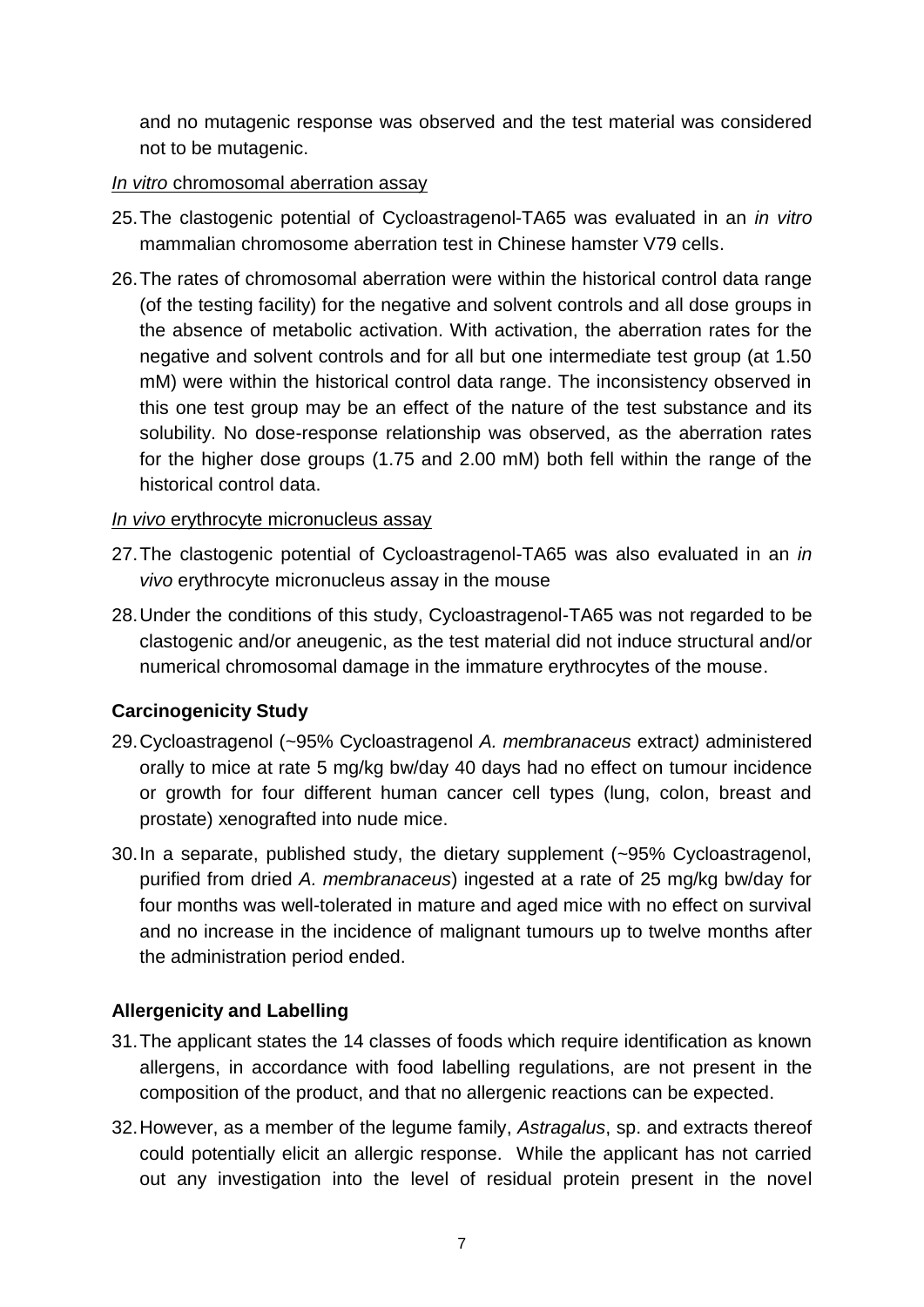ingredient the Secretariat notes that the nature of the novel ingredient and the, extraction and purification methods employed mean that proteins are unlikely to be present in detectable amounts.

## **Access and Choice**

33.The Secretariat has considered the issues of access and choice in relation to Cyloastragenol-TA65. If authorised, the novel ingredient would be available for use in food supplements, which will be targeted at adults >25 years old. In practical terms, access to novel foods is limited by a high price or by limited geographic distribution, which are both driven by commercial considerations which cannot be predicted at this stage. It is envisaged that the introduction of supplements containing Cyloastragenol-TA65 will increase existing consumer choice.

# **Health and Nutrition Claims**

34.The Committee's assessment focuses on safety and labelling and does not address any nutrition or health benefits that may be claimed for the novel ingredient or for foods that contain it. Nutrition or health claims may only be made if they are specifically authorised under Regulation (EC) No 1924/2006.

# **Committee Action Sought**

35.Committee is asked:

- whether the available data are adequate to determine whether the request to authorise Cyloastragenol-TA65 complies with the criteria for acceptance under the novel food regulation, namely:
	- It does not present a danger to the consumer
	- It does not mislead the consumer
	- It is not nutritionally disadvantageous compared with foods which it might replace.
- If so, the Committee is asked whether it is content to recommend approval for the use of Cyloastragenol-TA65 in food supplements.
- If not, the Committee is invited to identify what further data should be provided.